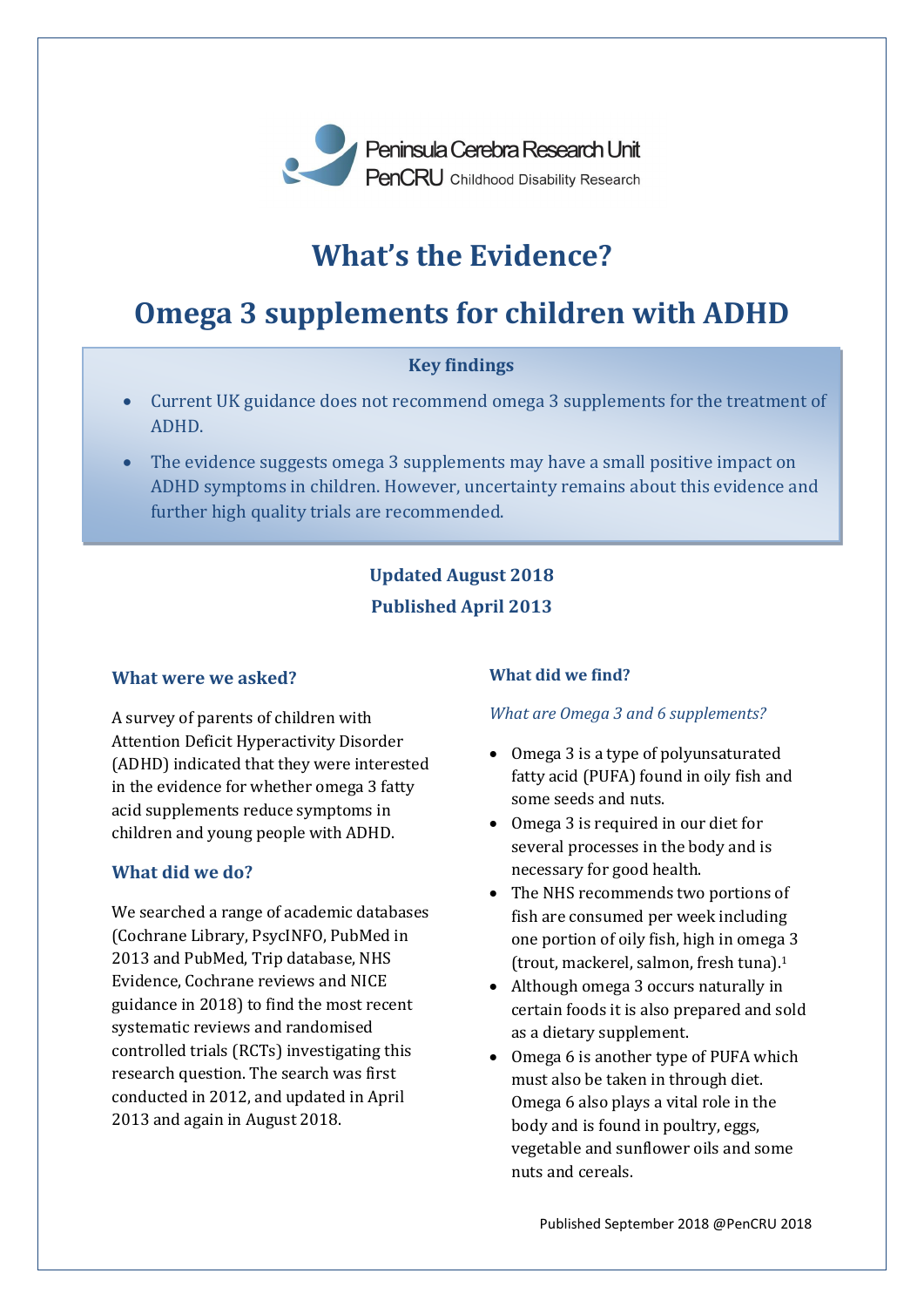#### *What evidence was found?*

A high quality systematic review published in 2013 summarised the evidence from eleven randomised controlled trials that had studied the effects of omega 3 and 6 supplements on ADHD symptoms in children.<sup>2</sup>

This review described a thorough search strategy for relevant studies.

- Five trials involved omega-3 supplements, two used omega-6 supplements, and the remaining four trials involved both omega-3 and omega-6 supplements.
- Trials that had included children aged 3-18, with a diagnosis of ADHD or meeting the accepted criteria for an ADHD diagnosis, were included in the review.
- Studies must have compared omega 3 or omega 6 supplements for ADHD to a control group receiving treatment as usual or a placebo.
- The outcome measure was change in ADHD symptom severity from pre- to post-treatment.

In nine of the studies, less than 30% of participants were taking pharmacological ADHD medication. The results from these nine studies were combined in a metaanalysis. This is a way of combining results from several smaller studies into one more reliable result.

The initial meta-analysis suggested that omega supplements had a small but statistically significant beneficial effect on ADHD symptoms in children.

The findings were still significant when only those results obtained by 'blinded' assessors were included in the analysis. Results from a blinded assessment are less susceptible to bias because an assessor may rate the effects of the intervention

differently if they are aware of the treatment.

These findings appear to confirm results from an earlier systematic review published in 2011, which suggested that omega supplements might have a positive impact on ADHD symptoms in children.<sup>3</sup>

In 2018 we updated our searches. We identified an opinion piece about omega 3 and ADHD published in 2018. It was coauthored by the same researcher who published the 2011 systematic review described above. This article restated findings from previous reviews that the highest quality evidence showed a small to moderate benefit from omega 3 supplementation on ADHD symptoms. However the authors state that there are potential issues of publication bias. Publication bias happens when the publication of a study depends on the nature of its results. In general, studies which have positive findings are more likely to be published than those with negative results. Publication bias can lead to incorrect conclusions being made about whether an intervention works or not.<sup>4</sup>

### **What do we think?**

Currently, both NICE in England and SIGN in Scotland do not recommend fatty acid supplements for the treatment of ADHD in children.5,6

The available published evidence does suggest that omega 3 supplements may have small positive benefits for children with ADHD. However, uncertainty remains about this evidence and further high quality randomised controlled trials are recommended. Future trials should all be pre-registered to avoid publication bias and ensure that all results, positive or negative, are available.